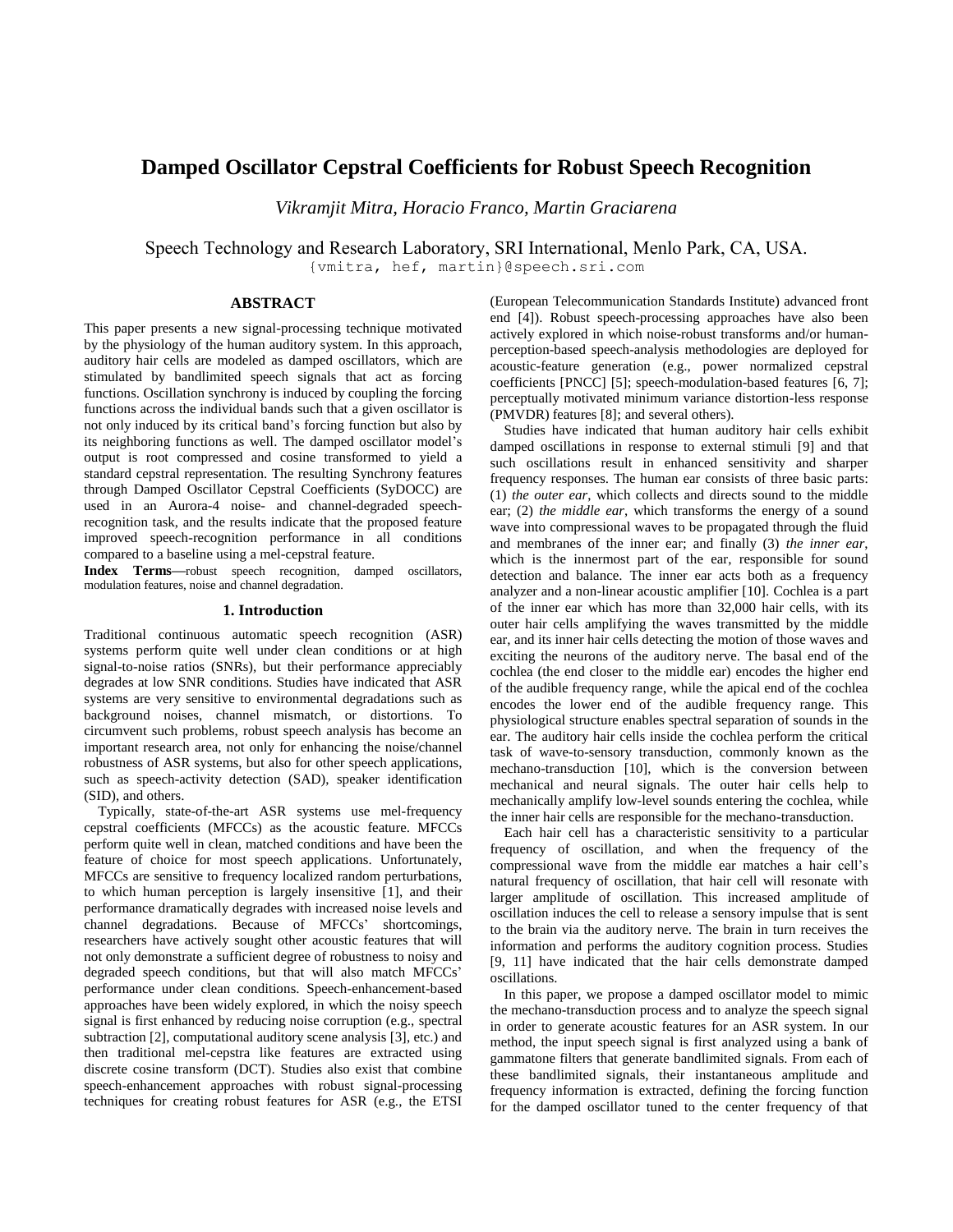band. Note that for reliable instantaneous amplitude and frequency estimation, the signals must be sufficiently narrow band (discussed in section 2). Studies [13, 14] have indicated that there is a synchronous nature in which neural spikes are produced during the process of mechano-transduction in the inner ear. Previous studies [15, 16] have incorporated such synchrony effects and have demonstrated their benefits for robust ASR tasks. To incorporate synchrony information across the damped oscillators, we have coupled a given oscillator to not only to its own forcing function but also to the forcing functions of its neighboring oscillators in the frequency scale.

The amplitude of oscillations of each of the damped oscillators was estimated using a methodology outlined in section 2 and its power is obtained over a time window. Root compression is performed on the resulting power signal followed by Discrete Cosine Transform (DCT) that generates the cepstral features. Deltas and higher-order deltas are computed and then appended to the cepstral features to generate the Synchrony features using Damped Oscillator Cepstral Coefficients or SyDOCC. The proposed features were compared with traditional MFCC features and some state-of-the-art noise-robust features in the Aurora-4 English, large-vocabulary word-recognition task using a *mismatched* train-test setup (at two different sampling rates 16 kHz and 8 kHz) and acoustic models that were trained with clean speech and then tested with noise- and channel-degraded speech.

## **2. The Forced Damped Oscillator Model**

A simple harmonic oscillator is a one that is neither driven nor damped and is defined by the following equation

$$
F = ma = m\frac{d^2x}{dt^2} = -kx\tag{1}
$$

where,  $m$  is the mass of the oscillator;  $x$  is the position of the oscillator;  $F$  is the force that pulls the mass in direction of the point  $x = 0$ ; and *k* is a constant. Friction or damping slows the motion of the oscillators, with the velocity decreasing in proportion to the actual frictional force. In such cases, the oscillator oscillates using only the restoring force, and such a motion is commonly known as the damped harmonic motion, defined as

$$
F = -kx - c\frac{dx}{dt} = m\frac{d^2x}{dt^2}
$$
 (2)

which can be rewritten as

 $\sim$ 

where

$$
\frac{d^2x}{dt^2} + 2\zeta \omega_0 \frac{dx}{dt} + \omega_0^2 x = 0
$$
 (3)  

$$
\omega_0 = \frac{k}{m} \text{ and } \zeta = \frac{c}{2\overline{mk}}
$$

Here, *c* is called the viscous damping coefficient;  $\omega_0$  is the undamped angular frequency of the oscillator; and  $\zeta$  is called the damping ratio. The value of  $\zeta$  determines how the system will behave, and it defines whether the system will be: (1) *Overdamped*  $(\zeta > 1)$ , where the system exponentially decays to a steady state without oscillating; (2) *Critically damped* ( $\zeta = 1$ ), where the system returns to a steady state as quickly as possible without oscillating; and finally (3) *Underdamped*  $( $\lt$  1)$ , where the

system oscillates with an amplitude gradually decreasing to zero. In underdamped case, the angular frequency of oscillation is given by

$$
\omega_1 = \omega_0 \quad 1 - \zeta^2 \tag{4}
$$

Forced damped oscillators are damped oscillators affected by an externally applied force  $F_e(t)$ , where the systems behavior is defined by the following equation

$$
m\frac{d^2x}{dt^2} + 2\zeta\omega_0 m\frac{dx}{dt} + \omega_0^2 mx = F_e(t)
$$
 (5)

We need a solution to equation (5), and the solution depends upon what is selected as the force  $F_e(t)$ . If we assume that  $x_1(t)$  and  $x_2(t)$ are the time-dependent displacements that are generated by forces  $F_{e1}(t)$  and  $F_{e2}(t)$  respectively, then equation (5) can be written as

$$
m\frac{d^2x_1(t)}{dt^2} + 2\zeta\omega_0 m \frac{dx_1(t)}{dt} + \omega_0^2 mx_1(t) = F_{e1}(t)
$$
 (6)  

$$
m\frac{d^2x_2(t)}{dt^2} + 2\zeta\omega_0 m \frac{dx_2(t)}{dt} + \omega_0^2 mx_2(t) = F_{e2}(t)
$$
 (7)

Now, (6) and (7) can be added together to obtain the following

$$
m\frac{d^{2}x_{1}(t)}{dt^{2}} + 2\zeta\omega_{0}m\frac{dx_{1}(t)}{dt} + \omega_{0}^{2}mx_{1} t + m\frac{d^{2}x_{2}(t)}{dt^{2}} + 2\zeta\omega_{0}m\frac{dx_{2}(t)}{dt} + \omega_{0}^{2}mx_{2}(t) + F_{e2} t + F_{e1}(t)
$$
 (7)

In such cases, addition and differentiation commute giving rise to

$$
m \frac{d^{2}(x_{1} t + x_{2}(t))}{dt^{2}} + 2\zeta \omega_{0} m \frac{d(x_{1} t + x_{2}(t))}{dt} + \omega_{0}^{2} m[x_{1} t + x_{2} t] = F_{e2} t + F_{e1}(t)
$$
\n(8)

which shows that if we have a force  $F_{e2}$   $t + F_{e1}$   $t$ , then the resulting displacement will be  $x(t) = x_1(t) + x_2(t)$ , showing that superposition is valid for equation (5). So if we think of a force as a sum of pulses, then the resulting displacement will be a sum of the displacements from each of those pulses.

Now, let us consider two instances of a damped harmonic oscillator in which they are driven by two separate forces  $F_e$ cos( $\omega t$ ) and  $F_e$ sin( $\omega t$ ):

$$
m\frac{d^2x(t)}{dt^2} + 2\zeta\omega_0 m \frac{dx(t)}{dt} + \omega_0^2 mx(t) = F_e \cos(\omega t) \qquad (9)
$$

$$
m\frac{d^2y(t)}{dt^2} + 2\zeta\omega_0 m\frac{dy(t)}{dt} + \omega_0^2 my(t) = F_e \sin(\omega t) \qquad (10)
$$

now using superposition if we combine equation (9) and (10) using the following

$$
m\frac{d^2x t}{dt^2} + 2\zeta\omega_0 m\frac{dx t}{dt} + \omega_0^2 mx t + j m\frac{d^2y(t)}{dt^2} +
$$
  

$$
2\zeta\omega_0 m\frac{dy(t)}{dt} + \omega_0^2 my(t) = F_e \cos \omega t + jF_e \sin(\omega t) \quad (11)
$$

which converts to

$$
m\frac{d^{2}(x(t)+jy(t))}{dt^{2}} + 2\zeta\omega_{0}m\frac{d(x(t)+jy(t))}{dt} + \omega_{0}^{2}m \times t + jy \t= F_{e} \cos \omega t + j\sin(\omega t) \tag{12}
$$

If we now define  $z t = x t + jy t$  and represent  $cos\omega t$  +  $isin \omega t = e^{j\omega t}$ , then equation (12) reduces to

$$
m\frac{d^2z(t)}{dt^2} + 2\zeta\omega_0 m \frac{dz(t)}{dt} + \omega_0^2 m z(t) = F_e e^{j\omega t}
$$
 (13)

Equation (13) suggests that we can look for a solution of the form z  $t = z_0 e^{\gamma t}$ , where

$$
\frac{d^2z(t)}{dt^2} = \gamma^2 z_0 e^{\gamma t} \text{ and } \frac{dz(t)}{dt} = \gamma z_0 e^{\gamma t}
$$

now from equation (13) we have

$$
m\gamma^{2}z_{0}e^{\gamma t} + 2\zeta\omega_{0}m\gamma z_{0}e^{\gamma t} + \omega_{0}^{2}mz_{0}e^{\gamma t} = F_{e}e^{j\omega t}
$$
 (14)  

$$
mz_{0}\gamma^{2} + 2\zeta\omega_{0}\gamma + \omega_{0}^{2}e^{\gamma t} = F_{e}e^{j\omega t}
$$
 (15)

which indicates that  $e^{\gamma t} = e^{j\omega t}$  or,  $\gamma = j\omega$ . Then z  $t = z_0 e^{j\omega t}$ , which implies that  $z \, t$  is a complex exponential with the same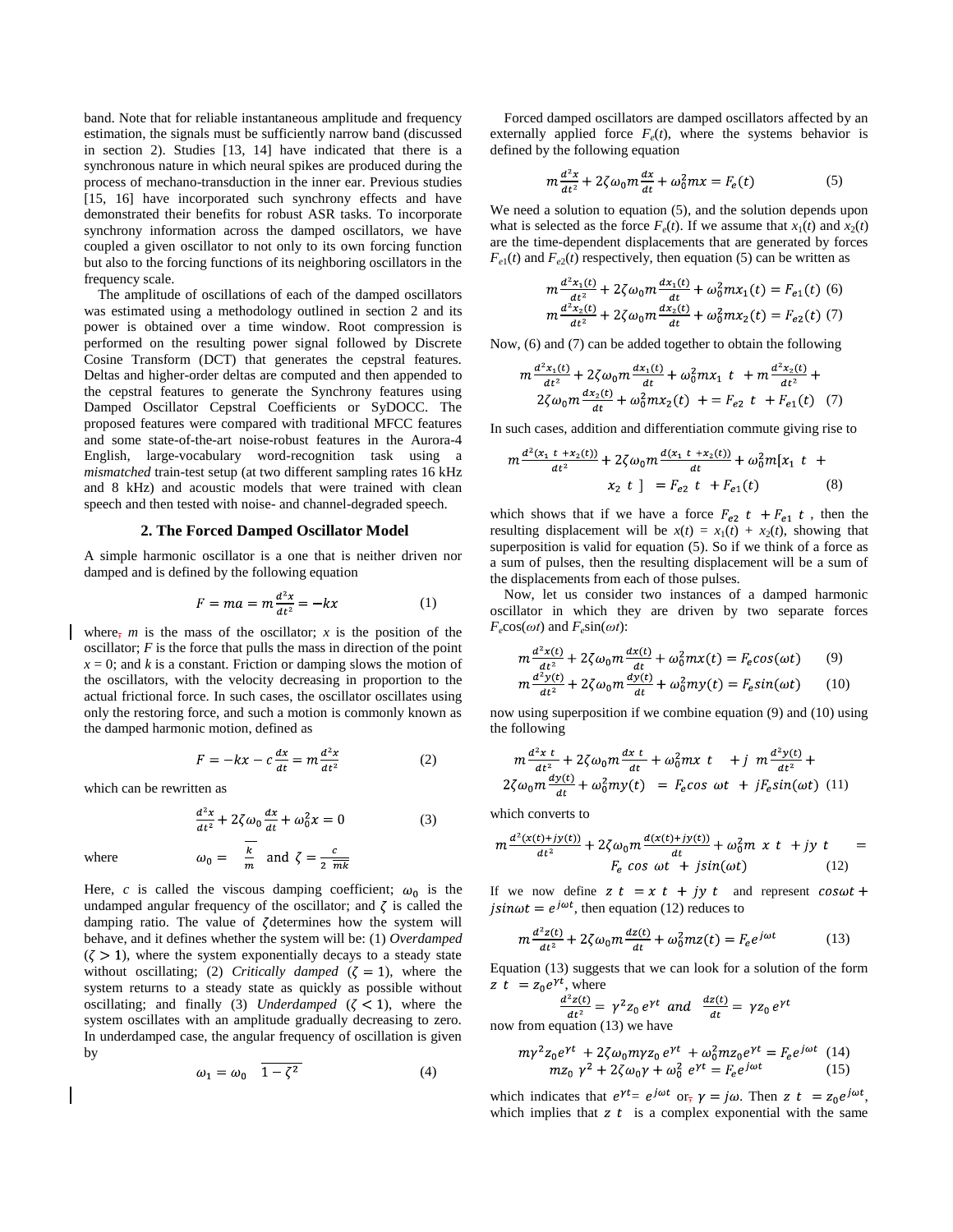frequency as the applied force, indicating that if we apply a sinusoidal force with frequency  $\omega$ , then the displacement  $x(t)$  will also vary as a sine or cosine with a frequency *ω.* Now ignoring the exponentials in equation (15) we get

$$
mz_0 \gamma^2 + 2\zeta \omega_0 \gamma + \omega_0^2 = F_e \tag{16}
$$

As  $y = i\omega$ , (16) becomes

$$
mz_0 - \omega^2 + 2j\zeta\omega_0\omega + \omega_0^2 = F_e \tag{17}
$$

or,

$$
z_0 = \frac{F_e}{m \omega_0^2 - \omega^2 + 2j\zeta\omega_0\omega} \tag{18}
$$

We now see that  $z_0$  is a complex number, hence we can write it as

$$
z_0 = z_0 e^{j\theta} \tag{19}
$$

Now recall that

$$
x t = \text{Re } z(t)
$$
  
= Re  $z_0 e^{j\theta} e^{j\omega t}$   
= Re  $z_0 e^{j(\omega t + \theta)}$   
=  $z_0 \cos(\omega t + \theta)$  (20)

which says that the displacement is a cosine function of time that has a relative phase shift of  $\theta$  with respect to the driving force. Now using the definition that  $z_0^2 = z_0^* z_0$  we get

$$
Z_0^2 = \frac{F_e}{m \omega_0^2 - \omega^2 + 2j\zeta\omega_0\omega} \frac{F_e}{m \omega_0^2 - \omega^2 - 2j\zeta\omega_0\omega}
$$
  
= 
$$
\frac{F_e^2}{m^2 \omega_0^2 - \omega^2 \omega^2 - 2\zeta\omega_0\omega^2}
$$
 (21)

Hence the amplitude of oscillation in response to a force at frequency *ω* is given as

$$
z_0 = \frac{F_e}{\omega_0^2 - \omega^2 \left(2 - \frac{2\zeta \omega_0 \omega^2}{r^2}\right)}
$$
 (22)

Now, given (22) the goal is to obtain  $z_0$  using  $F_e$ ,  $m$ ,  $\zeta$ ,  $\omega_0$ , and  $\omega$ . In our experiments, we analyze the speech signal using a bank of *N* gammatone filters that yields *N* time-domain bandlimited signals. We then use N damped oscillators with  $\omega_0$  defined by the center-frequency of each of the gammatone filterbanks. Now if we can split the bandlimited signals into their instantaneous amplitude and frequency modulation (AM and FM) signals, then  $F_e$  is defined by the AM signal, and  $\omega$  is defined by the FM signal, and we obtain a sample-wise estimate of  $z_0$  using equation (22). We use a Hilbert transform to estimate the AM signal and use the discrete energy separation algorithm (DESA) [16] to estimate the FM signal. DESA uses the non-linear Teager's energy operator defined as

$$
\Psi \times n = x^2 \ n - x \ n - 1 \ x[n+1] \approx A^2 \Omega^2 \ (23)
$$

For any bandlimited signal  $x[n]$  with  $A =$  constant amplitude;  $\Omega =$ digital frequency;  $f = \text{frequency of oscillation in Hertz}$ ;  $f_s =$ sampling frequency in Hertz; and  $\beta$  = initial phase angle

$$
x n = A \cos \Omega n + \beta ; \Omega = 2\pi (f f_s) \qquad (24)
$$

DESA uses the following equation to estimate the instantaneous FM signal

$$
\Omega_i \ n \approx \cos^{-1} \ 1 - \frac{\Psi \ x \ n \ ) + \Psi(x \ n+1}{4\Psi \ x \ n} \tag{25}
$$

Note that DESA can also be used to obtain the instantaneous AM signals, however typically AM estimates from DESA are found to contain discontinuities [17] that substantially increase their dynamic range. Hence, we have used AM estimates using the Hilbert Transform here. We have selected  $\zeta$  to be 0.6 in order to ensure underdamped oscillation and have selected *m* as 100. Note that different values of  $\zeta$  and  $m$  can be explored to properly tune the feature configuration, which is not the focus of this paper. To infuse synchrony, we have modified equation (22) and have considered that the driving function is a weighted combination of *N* different forces  $F_{e,i}$ ,  $i = 1,2,...N$ , and then we can re-write equation (22) as

$$
z_0 = \frac{N}{i-1} \frac{\alpha_i^{ne,i} m}{\omega_0^2 - \omega_i^2 - 2\zeta \omega_0 \omega^2}
$$
 (26)

where  $\alpha_i$  defines the weights associated to each forcing function. Note that in our experiments, we have only considered *N=*3, where the forcing function responsible for the given oscillator is combined with its immediately two neighboring forcing functions in the frequency scale. The weighting function for the damped oscillator tuned to the  $k<sup>th</sup>$  channel is defined as a linearly decreasing function defined as

$$
\alpha_{k,i} = 1 - \frac{2}{N+2} \ \ k - i \ , \text{ where } i = 1, 2, \dots N \quad (27)
$$

Figure 1 shows the spectrogram of a speech signal corrupted by noise at 3dB, followed by the spectral representation of the damped oscillator response. Figure 1 shows that the oscillator model successfully retained the harmonic structure while suppressing the background noise. Figure 2 shows the full pipeline of the SyDOCC feature generation.



Fig. 1. (a) Spectrogram of signal corrupted with 3 dB noise and (b) Spectral representation of the damped oscillator response.



Fig. 2. Flow diagram of the SyDOCC feature extraction from speech.

The steps involved in obtaining the SyDOCC feature extraction are as follows: at the onset, the speech signal is pre-emphasized (using a pre-emphasis filter of coefficient 0.97) and then analyzed using a 25.6 ms Hamming window with a 10 ms frame rate. The windowed speech signal is then passed through a gammatone filterbank having 40 channels for 8 kHz data and 50 channels for 16 kHz data with cutoff frequencies at 200 Hz to 3750 Hz (for 8 kHz) and 200 Hz to 7000 Hz (for 16 kHz), respectively. The damped oscillator model is deployed on each of the bandlimited signals from the gammatone filterbank, and its response is smoothed using a modulation filter with cutoff frequencies at 0.9 Hz and 100 Hz. The powers of the resulting signals are computed and then root compressed (using  $1/15^{\text{th}}$  root) and then DCT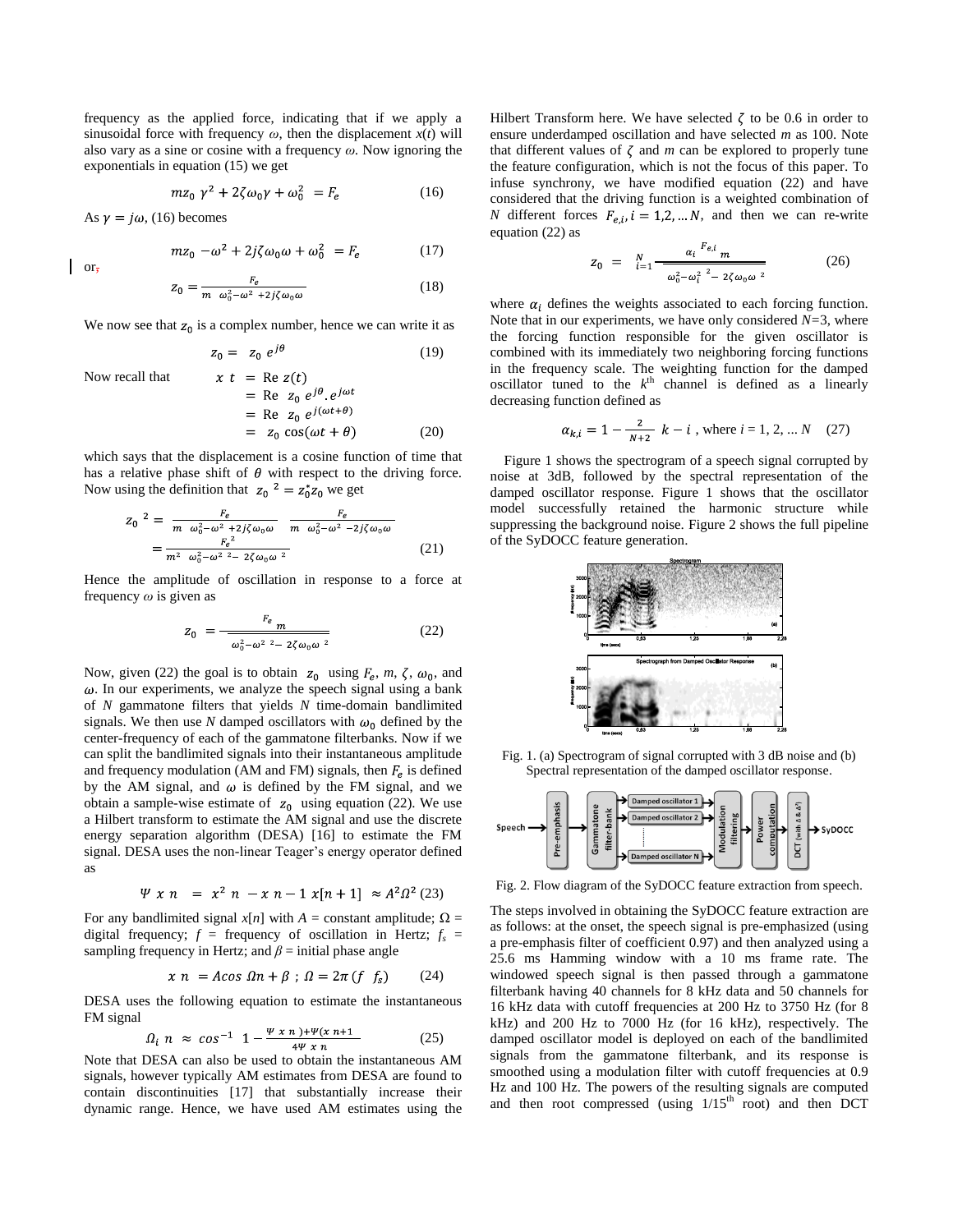transformed. The first 13 coefficients were retained (including  $C_0$ ), and up to triple deltas were computed, resulting in a feature with 52 dimensions.

## **3. Data Used for ASR Experiments**

The Aurora-4 English continuous speech recognition database was used in our experiments, which contains six additive noise versions with channel-matched and mismatched conditions. It was created from the standard 5K *Wall Street Journal* (WSJ0) database and has 7180 training utterances of approximately 15 hours duration, and 330 test utterances each with an average duration of 7 seconds. The acoustic data (both training and test sets) included two different sampling rates (8 kHz and 16 kHz). Two different training conditions were specified: (1) clean training, which is the full SI-84 WSJ train-set without any added noise; and (2) multi-condition training, with about half of the training data recorded using one microphone, and the other half recorded using a different microphone (hence incorporating two different channel conditions), with different types of added noise at different SNRs. The Aurora-4 test data include 14 test-sets from two different channel conditions and six different added noises (in addition to the clean condition). The SNR was randomly selected between 0 and 15 dB for different utterances. The six noise types used were (1) car; (2) babble; (3) restaurant; (4) street; (5) airport; and (6) train along with clean condition. The evaluation set included 5K words in two different channel conditions. The original audio data for test conditions 1–7 was recorded with a Sennheiser microphone, while test conditions 8–14 were recorded using a second microphone that was randomly selected from a set of 18 different microphones (more details in [18]). The different noise types were digitally added to the clean audio data to simulate noisy conditions.

### **4. Description of the ASR System Used**

SRI International's DECIPHER® LVCSR system was used in our ASR experiments (more details in [19]). This system employs a common acoustic front-end that computes 13 MFCCs (including energy) and their  $\Delta s$ ,  $\Delta^2 s$ , and  $\Delta^3 s$ . Speaker-level mean and variance normalization was performed on the acoustic features prior to acoustic model training. Heteroscedastic linear discriminant analysis (HLDA) was used to reduce the 52D features into 39D. We trained maximum likelihood estimate (MLE) crossword, HMM-based acoustic models with decision-tree clustered states. The system uses a bigram language model (LM) on the initial pass and uses second-pass decoding with model space maximum likelihood linear regression (MLLR) speaker adaptation followed by trigram LM rescoring of the lattices from the second pass.

## **5. Experiments and Results**

For the Aurora-4 LVCSR experiments, we used only mismatched conditions (i.e., trained with clean data (clean training) and tested with noisy and different channel data) at 8KHz and 16KHz. Five different feature sets were used: (1) MFCCs; (2) RASTA-PLP; (3) PNCC [5]; (4) Perceptually Motivated Minimum Variance Distortion-Less Response (PMVDR) [8]; and (5) the proposed SyDOCCs. In all experiments presented here, we used the original feature-generation source code as shared with us by their authors. Tables 1 and 2 show the word error rates (WER) for the 8 kHz clean-training condition, while Tables 3 and 4 show the WERs for 16 kHz clean-training condition. In Tables 1–4, we see that the proposed SyDOCC features performed better for the mismatched conditions than did the other features.

Table 1. WER for the clean-training condition (with the testing channel the same as the training) at 8KHz.

| $\mu$ and $\mu$ as the training, at $\sigma$ $\mathbf{M}$ it. |                 |                   |                           |  |      |               |
|---------------------------------------------------------------|-----------------|-------------------|---------------------------|--|------|---------------|
|                                                               |                 |                   | MFCC RASTA-PLP PNCC PMVDR |  |      | <b>SyDOCC</b> |
|                                                               | Clean           | 14.6              | 13.8                      |  | 18.1 | 14.3          |
|                                                               | Car             | <b>20.0</b>       | 23.4                      |  | 28.5 | 20.2          |
| 3                                                             | Babble          | 43.6              | 47.0                      |  | 41.5 | 41.3          |
| 4                                                             | Restaurant      | 46.4              | 44.7                      |  | 46.5 | 43.9          |
| 5                                                             | Street          | 51.0              | 54.3                      |  | 48.2 | 43.2          |
| 6                                                             | Airport         | 38.4              | 37.7                      |  | 43.4 | 36.4          |
|                                                               | Train station   | 50.7              | 53.6                      |  | 46.7 | 44.5          |
|                                                               | Average $(2-7)$ | $\overline{4}1.7$ | 43.5                      |  | 42.5 | 38.2          |

Table 2. WER for the clean-training condition (with the testing channel different from the training) at 8KHz.

|   |                   | <b>MFCC</b> | <b>RASTA-PLP PNCC PMVDR</b> | $\mathcal{L}$ |      | <b>SyDOCC</b> |
|---|-------------------|-------------|-----------------------------|---------------|------|---------------|
|   | Clean             | 17.9        | 21.8                        |               | 22.8 | 18.2          |
|   | Car               | 25.0        | 30.0                        |               | 35.3 | 25.9          |
| 3 | Babble            | 49.5        | 55.7                        |               | 50.3 | 46.1          |
| 4 | <b>Restaurant</b> | 53.3        | 56.4                        |               | 55.3 | 49.7          |
| 3 | <b>Street</b>     | 57.5        | 64.5                        |               | 57.2 | 50.9          |
| 6 | Airport           | 43.3        | 48.0                        |               | 48.2 | 42.4          |
|   | Train station     | 54.9        | 60.8                        |               | 55.7 | 50.8          |
|   | Average (2–7      | 47.3        | 52.6                        |               | 50.3 | 44.3          |

Table 3. WER for the clean-training condition (with the testing channel the same as the training) at 16KHz.

| the sume us the trummary at reference |                 |             |                       |  |              |               |  |
|---------------------------------------|-----------------|-------------|-----------------------|--|--------------|---------------|--|
|                                       |                 | <b>MFCC</b> | <b>RASTA-PLP PNCC</b> |  | <b>PMVDR</b> | <b>SyDOCC</b> |  |
|                                       | Clean           | 12.1        | 11.5                  |  | 16.4         | 11.8          |  |
| 2                                     | Car             | 14.7        | 20.5                  |  | 34.5         | 15.7          |  |
| 3                                     | Babble          | 29.3        | 38.2                  |  | 42.7         | 27.5          |  |
| 4                                     | Restaurant      | 37.3        | 42.0                  |  | 45.6         | 33.5          |  |
| 5                                     | Street          | 32.9        | 47.9                  |  | 56.5         | 30.3          |  |
| 6                                     | Airport         | 24.8        | 29.8                  |  | 42.7         | 25.1          |  |
|                                       | Train station   | 35.8        | 52.4                  |  | 56.3         | 34.3          |  |
|                                       | Average $(2-7)$ | 29.1        | 38.5                  |  | 46.4         | 24.9          |  |
|                                       |                 |             |                       |  |              |               |  |

Table 4. WER for the clean-training condition (with the testing channel different from the training) at 16KHz.

|   |                 | <b>MFCC</b>       | <b>RASTA-PLP PNCC</b> |  | <b>PMVDR</b> | <b>SyDOCC</b> |  |
|---|-----------------|-------------------|-----------------------|--|--------------|---------------|--|
|   | Clean           | 15.8              | 19.0                  |  | 24.6         | 16.0          |  |
| 2 | Car             | 23.2              | 36.2                  |  | 42.5         | 23.5          |  |
| 3 | Babble          | 44.4              | 56.4                  |  | 59.2         | 43.6          |  |
| 4 | Restaurant      | 48.0              | 60.2                  |  | 63.0         | 45.6          |  |
| 5 | <b>Street</b>   | 47.2              | 64.6                  |  | 68.8         | 46.5          |  |
| 6 | Airport         | 40.8              | 51.1                  |  | 55.2         | 38.0          |  |
|   | Train station   | $\overline{49.7}$ | 62.4                  |  | 65.4         | 48.7          |  |
|   | Average $(2-7)$ | 42.2              | 55.2                  |  | 59.0         | 40.9          |  |

#### **6. Conclusion**

We presented and tested SyDOCC, a novel feature based on damped oscillator response of bandlimited time-domain speech signals. The results indicate that SyDOCC provided noiserobustness compared to baseline mel-cepstral features, RASTA-PLP and PMVDR. The current implementation of SyDOCC has several parameters that can be tuned to yield superior results. Future study will address proper parameter tuning and will also explore the proposed feature for ASR task on other languages.

### **7. Acknowledgments**

This material is based upon work supported by the Defense Advanced Research Projects Agency (DARPA) under Contract No. D10PC20024. Any opinions, findings, and conclusions or recommendations expressed in this material are those of the author(s) and do not necessarily reflect the view of the DARPA or its Contracting Agent, the U.S. Department of the Interior, National Business Center, Acquisition & Property Management Division, Southwest Branch.

Approved for Public Release, Distribution Unlimited.